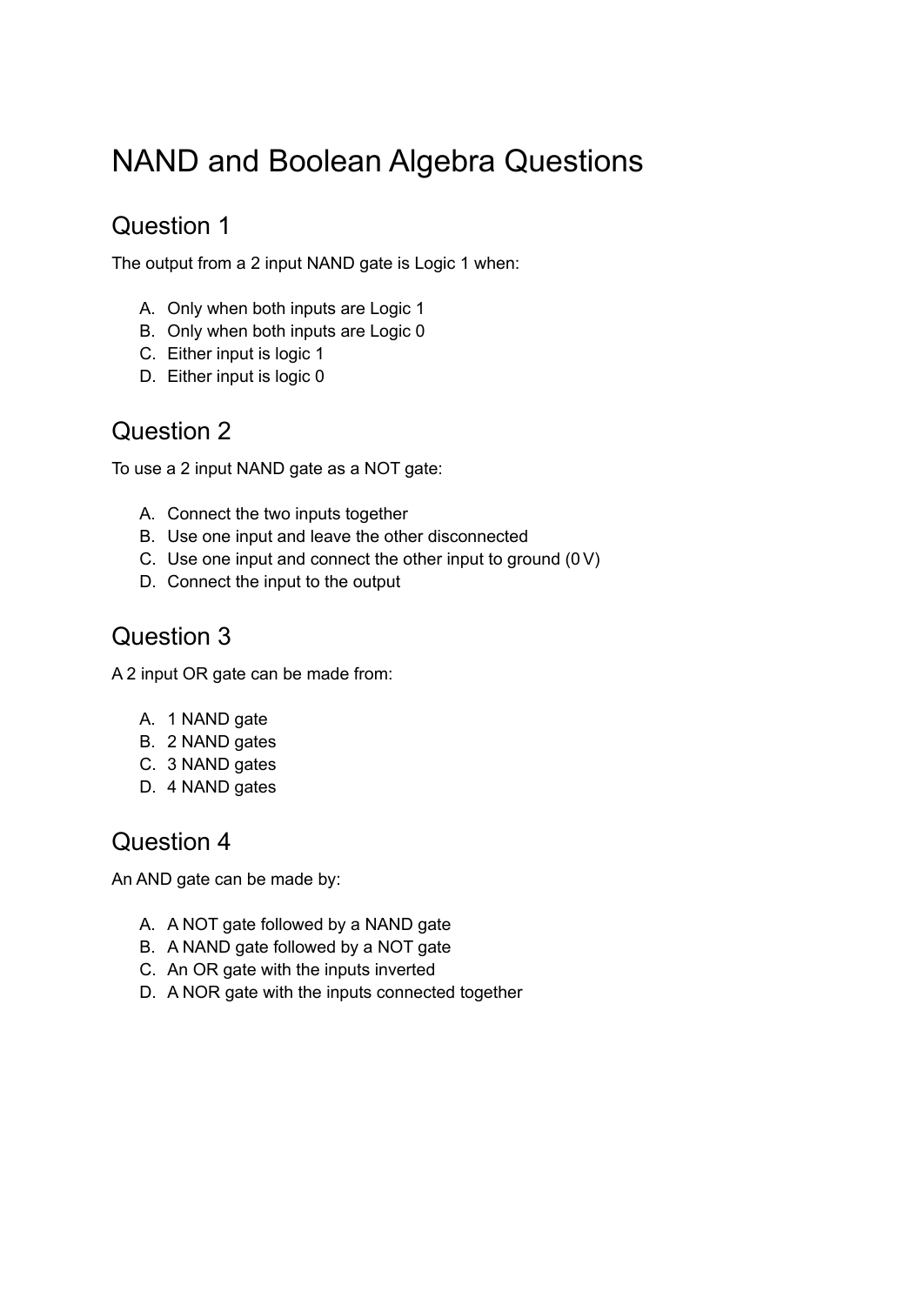### Question 5

Replacing all the different logic gates in a circuit with their NAND equivalent circuits is a good idea because:

- A. NAND gates are much cheaper than the other logic gates
- B. NAND gates are much faster than the other logic gates
- C. It might be possible to build the circuit using fewer logic gates overall
- D. It makes the circuit diagram easier to understand

## Question 6

In Boolean algebra, the AND function is represented by a:

- A. plus
- B. dot
- C. comma
- D. bar

## Question 7

In Boolean algebra, the NOT function is represented by a:

- A. plus
- B. dot
- C. comma
- D. bar

#### Question 8

 $Q = A.(B+C)$  means:

- A. Q=1 when A is 1 and either B or C are 1
- B. Q=1 when A is 0 and either B or C are 0
- C. Q=1 when A is 1 and B and C are both 0
- D. Q=1 when A, B and C are all 0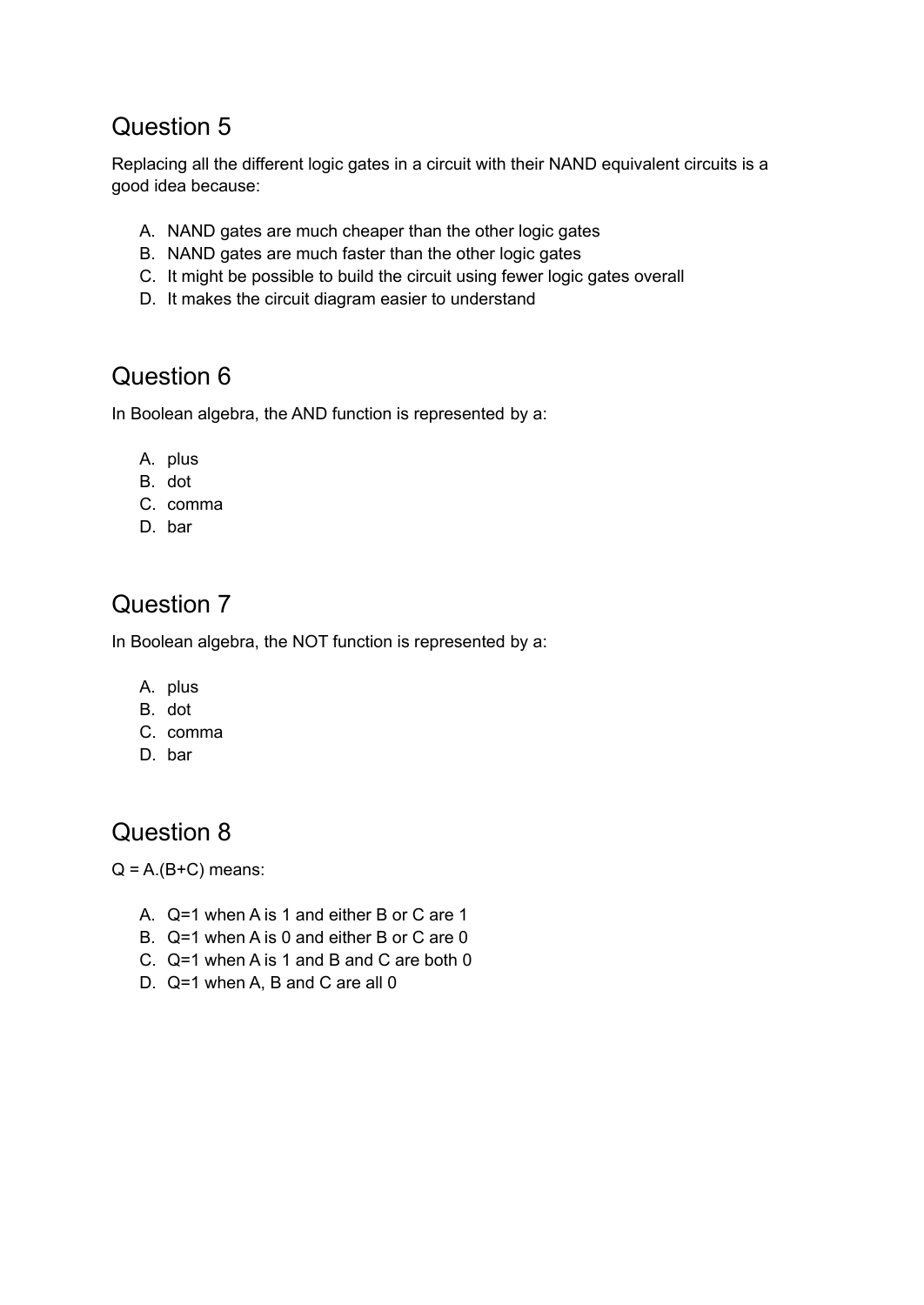#### Question 9

Q=1 when either A and B are both 1 or B and C are both 1 is written as:

A.  $Q = A + B + C$ B.  $Q = A.(B+C)$ C.  $Q = B$ 

D.  $Q = (A.B)+(B.C)$ 

## Question 10

Boolean algebra can be used to:

- A. Only describe logic circuits
- B. Only describe truth tables
- C. Only simplify logic expressions
- D. Do all of the above